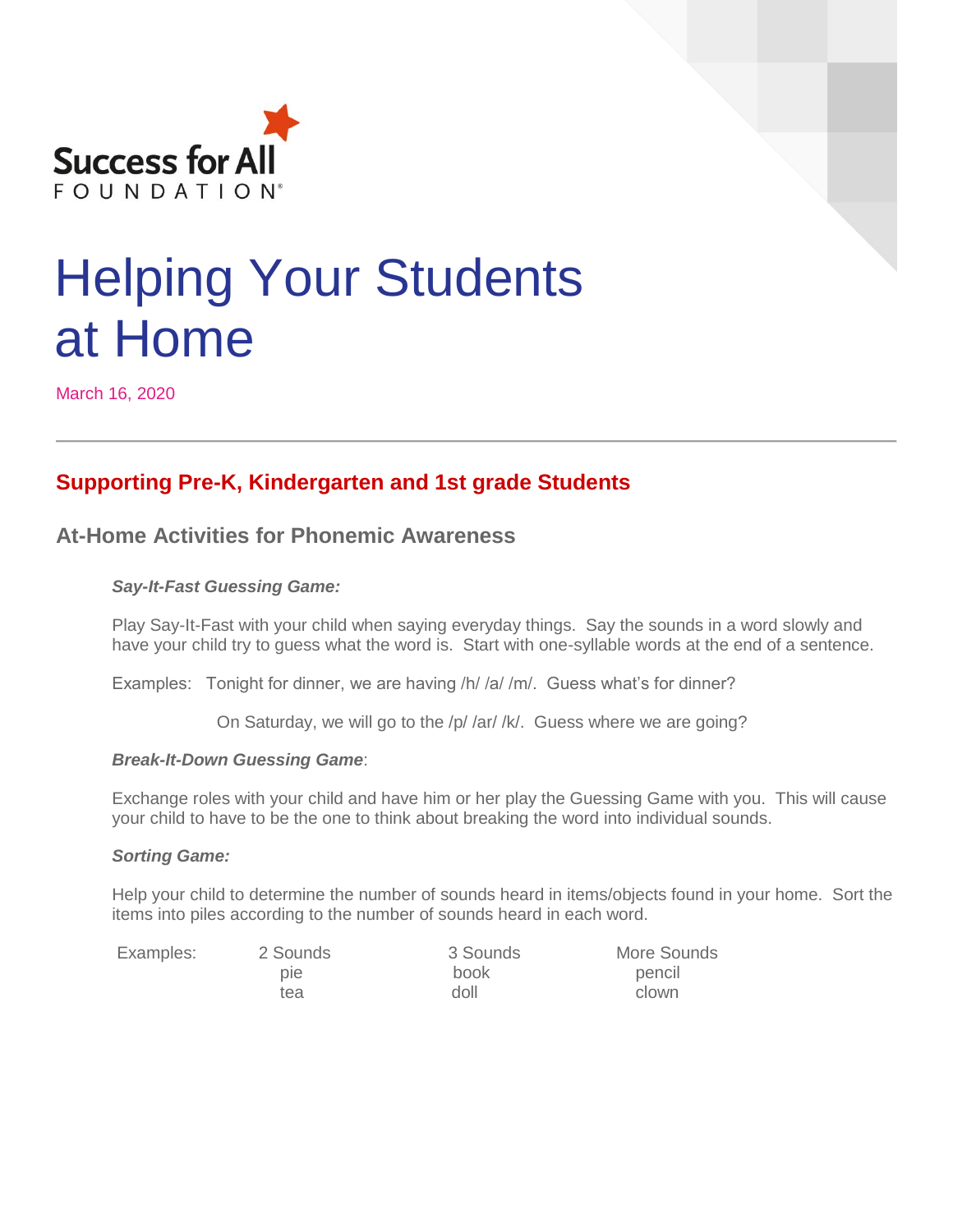# **At-Home Activities for Letter-Sound Correspondence**

#### *I Spy*

Find a letter printed on a book, sign, box, product, can, etc. that your child needs to practice. Say, **'I spy the letter that goes with the sound."** The child has to find the letter.

The game can be played at home, outside, inside a store, etc.

*Alternate version:* Have the child find an object that begins with the sound. "I spy something that begins with the /m/ sound.

#### *Sound Search*

Help your child to search for items that begin with a particular sound. **"Can we find some things that begin with the /s/ sound?"** Walk around with your child finding as many items as you can that begin with or contain the target sound.

#### *Which Letter? Or Which Sound?*

Lay out several letter cards on the table. Say the sound that goes with one of the cards and have the child point to the letter that makes that sound. If they select the right letter, they keep the card. If they don't, you keep the card. The person with the most letter cards wins.

*Alternate Version:* Say the letter names for one of the cards laid out on the table and have the child point to the correct letter.

# **At-Home Activities for Word Level Blending**

#### *From Letters to Words*

Using letter tiles, letter cards or magnetic letters, show your child how individual letters become words.

- 1. Select letters to make a word
- 2. Spread the letters apart and say the sound for each letter with space between the sounds
- 3. Push the letters a little closer together and say the sounds a little more closely together
- 4. Repeat step 3 until the letters touch
- 5. Sound out and read the word with your child

#### *Search and Sound it Out*

Search your environment for words that are simple to sound out (whether at home, outside, at the store, etc.) Help your child to use Sound it Out to read the word.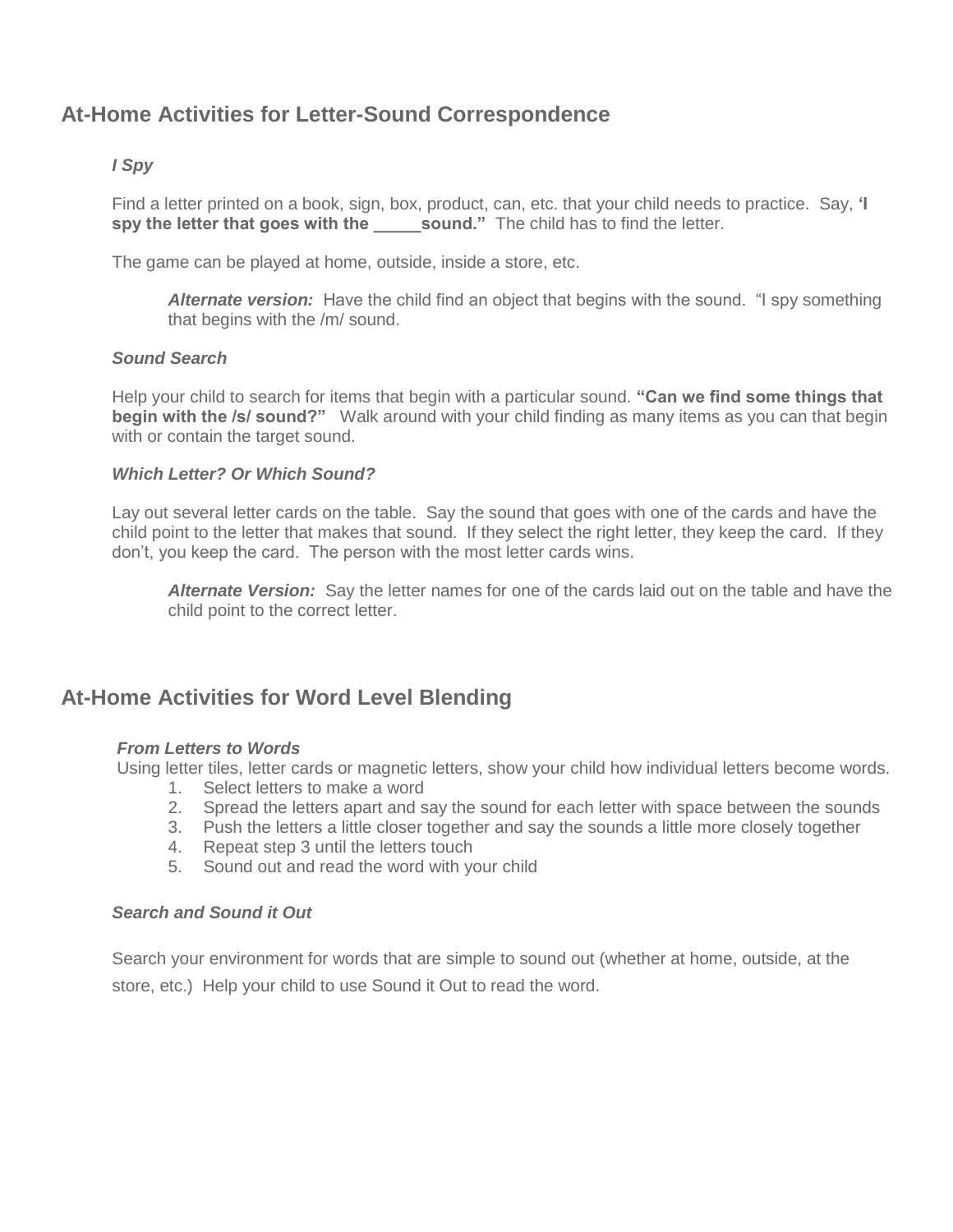## *What's Wrong?*

Sound out a word for your child, reading one of the sounds incorrectly. Have your child explain what was done incorrectly.

Example: Read the word 'camp' by saying the sounds /c/ /a/ /m/ /b/, than read 'camb'

# **Additional Activities for Kindergarten and Reading Roots students (K-3 students reading Shared Stories**

Have students read for 20 minutes per night. (Shared Stories, Library Books)

Use the attached Sound Mat to play Bingo with your child. Call out a sound, have students place a counting chip or check the box for the called sound until they have bingo.

#### **Stretch and Read**

Have students say the sounds in each word, then blend them a little faster, then say the word. (See attached Dolch Word List by Reading Roots Story)

#### **Sight Word Practice**

Have students read the Red Words on the inside front cover of their Shared Stories. (See attached Dolch Word List by Reading Roots Story)

Put those words on red construction paper and use as flash cards. Students should look at the word, think and say the word.

## **Sound Spelling**

Give your student a blank sheet of paper and have them number it 1 - 10. Say a sound from the alphabet strip or sound mat and have students write the sound.

For first and second grade students say a word from the list of green words and have the student write the word.

**Watch SFA Vimeo videos with your students daily.** Pre-K - [https://vimeo.com/channels/cchomelink](https://vimeo.com/channels/rrhomelink) Kindergarten - [https://vimeo.com/channels/kchomelink](https://vimeo.com/channels/rrhomelink) Reading Roots - <https://vimeo.com/channels/rrhomelink>